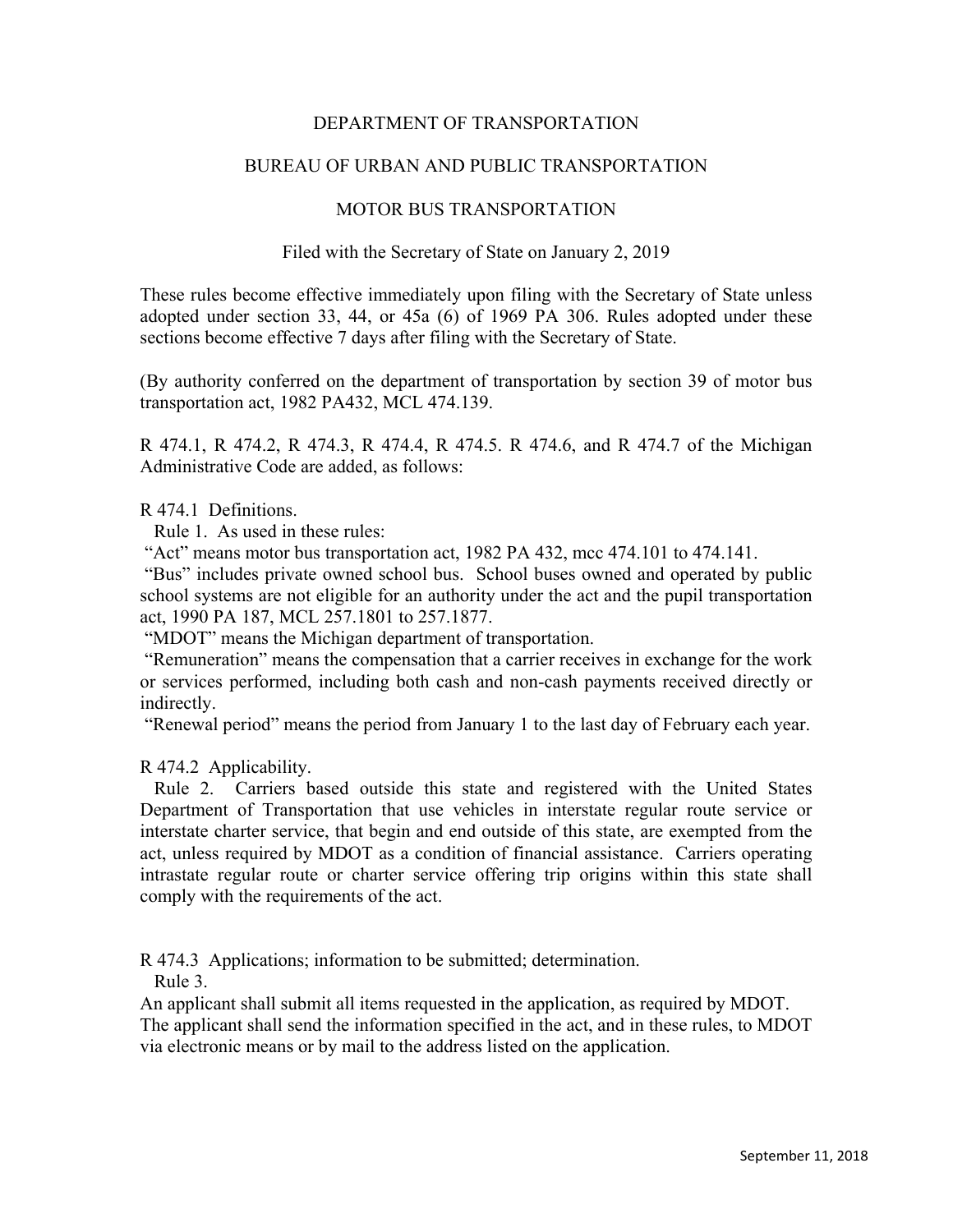To determine if a carrier is "fit, willing, and able" as required by the act, MDOT shall consider if a carrier has completed the application process as specified in the act and if the carrier has a history of violating the act.

R 474.4 Cancellation of insurance; notification.

 Rule 4. An alternate method of notifying MDOT of the cancellation of insurance may be requested by MDOT in lieu of granting of notifications rights to MDOT.

R 474.5 Inspections.

Rule 5.

 Each vehicle listed under a certificate of authority shall be inspected annually, within 12 months of the previous inspection, or more frequently, to determine the character of the vehicle. Inspections expire the first day of the month following that 12-month period.

 The inspection shall follow the federal motor vehicle safety regulations and motor carrier safety standards, except where MDOT determines there is a clear and convincing need to exceed the federal standards.

 MDOT may determine the date, time, and location of the inspection based on the inspector's schedule and availability of a safe inspection location. A carrier shall make its vehicles available at MDOT's requested time and location.

 A carrier shall contact MDOT and ensure its inspection is scheduled prior to the expiration of the previous inspection. Inspections that are not conducted prior to expiration may result in late fees to be paid by the carrier.

It is the responsibility of the carrier to provide a safe inspection location.

 MDOT shall offer an inspection date that is within 15 business days from the carrier's initial contact for an inspection.

 An inspector may cancel an inspection if, for any reason, the inspector determines performing the inspection would put the inspector in an unsafe situation. The cancellation may result in late inspection fees.

 Upon successful completion of an inspection, a decal designated by MDOT shall be affixed on the driver's side of the vehicle in the immediate area of the driver's window.

 A vehicle that does not pass its inspection, which is not placed out-of-service by the MDOT inspector under the act, has until the prior inspection expires to make repairs and pass its inspection before its vehicle becomes unauthorized.

 The MDOT inspector may place a vehicle in an out-of-service status when found in violation of safety issues as described in the Commercial Vehicle Safety Alliance out-ofservice criteria. The vehicle is not authorized for passenger-for-hire service, under the act, until the vehicle is returned to an authorized status by MDOT.

R 474.6 Fees as nonrefundable.

 Rule 6. A vehicle registration fee is nonrefundable when the vehicle is entered into the MDOT database.